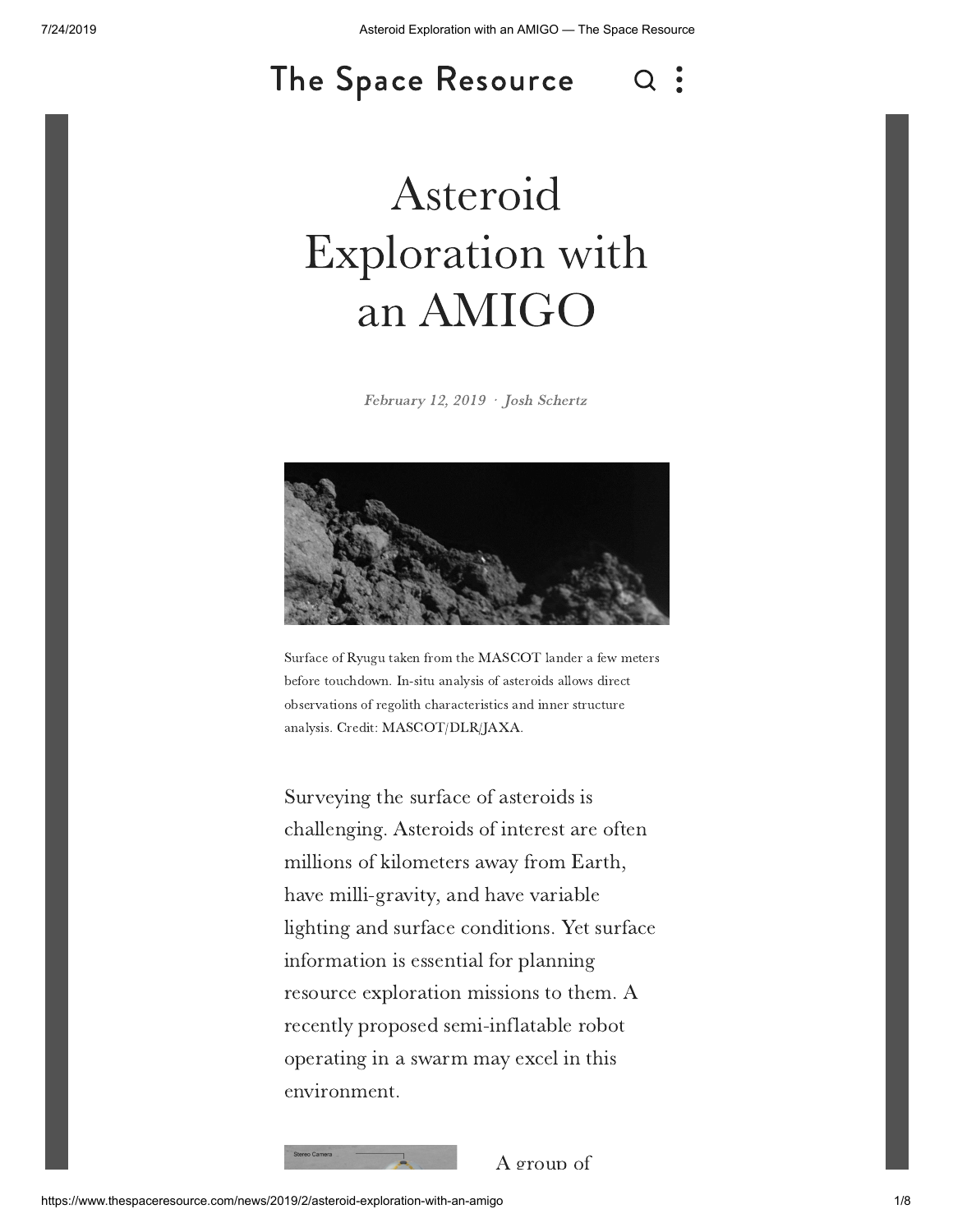### The Space [Resource](https://www.thespaceresource.com/)  $\Omega$

1<br>Illustration of the AMIGO Illustration of the AMIGO<br>robotic exploration lander. It<br>is an autonomous semiis an autonomous semiis an autonomous semi-<br>inflatable robot capable of<br>operating in a swarm. The operating in a swarm. The<br>defining feature of AMIGO defining feature of AMIGO<br>is its ability to move around is its ability to move around<br>asteroids and collect valuable asteroids and collect valuable<br>surface observations. Credit: surface observations. Credit: surface observations. Credi<sup>.</sup><br>Wilburn et al. 2019, Figure

man<br>Terrestrial Ro[botic](https://www.thespaceresource.com/search) Exploration Exploration<br>Laboratory at the<br>University of University of University of<br>Arizona presented<br>the Asteroid the Asteroid the Asteroid<br>Mobile Imager and<br>Geologic Observer Geologic Observ<br>(AMIGO) at the

 AAS Guidance, Navigation and Control Conference in Breckenridge, Control Conference in Breckenridge,<br>Colorado. AMIGO is a novel approach for<br>exploring the surface of an asteroid. It is an Control Conference in Breckenridge, exploring the surface of an asteroid. It is an<br>autonomous semi-inflatable robot that will autonomous semi-inflatable robot that wil<br>operate in a swarm to study the surface of operate in a swarm to study the surface of asteroids.

 analysis allows observations we are unable to make using Earth based unable to make using Earth based unable to make using Earth based<br>telescopes. Ideal observations include high<br>resolution surface images, inner structure resolution surface images, inner stru<br>analysis, and surface characteristics. enalysis, and surface characteristics.<br>Potential unknowns include the surface Potential unknowns include the surface<br>texture, composition, temperature, and texture, composition,<br>thermal conductivity.

 proposed goal is to send small robots to perform initial observations of <sup>a</sup> target perform initial observations of a<br>object. Once the environment is object. Once the environment is object. Once the environment is<br>understood, larger landers would be sent to<br>do further exploration and processing. The Philae lander is <sup>a</sup> good case study in what Philae lander is a good case study in what<br>can happen when a system is deployed to an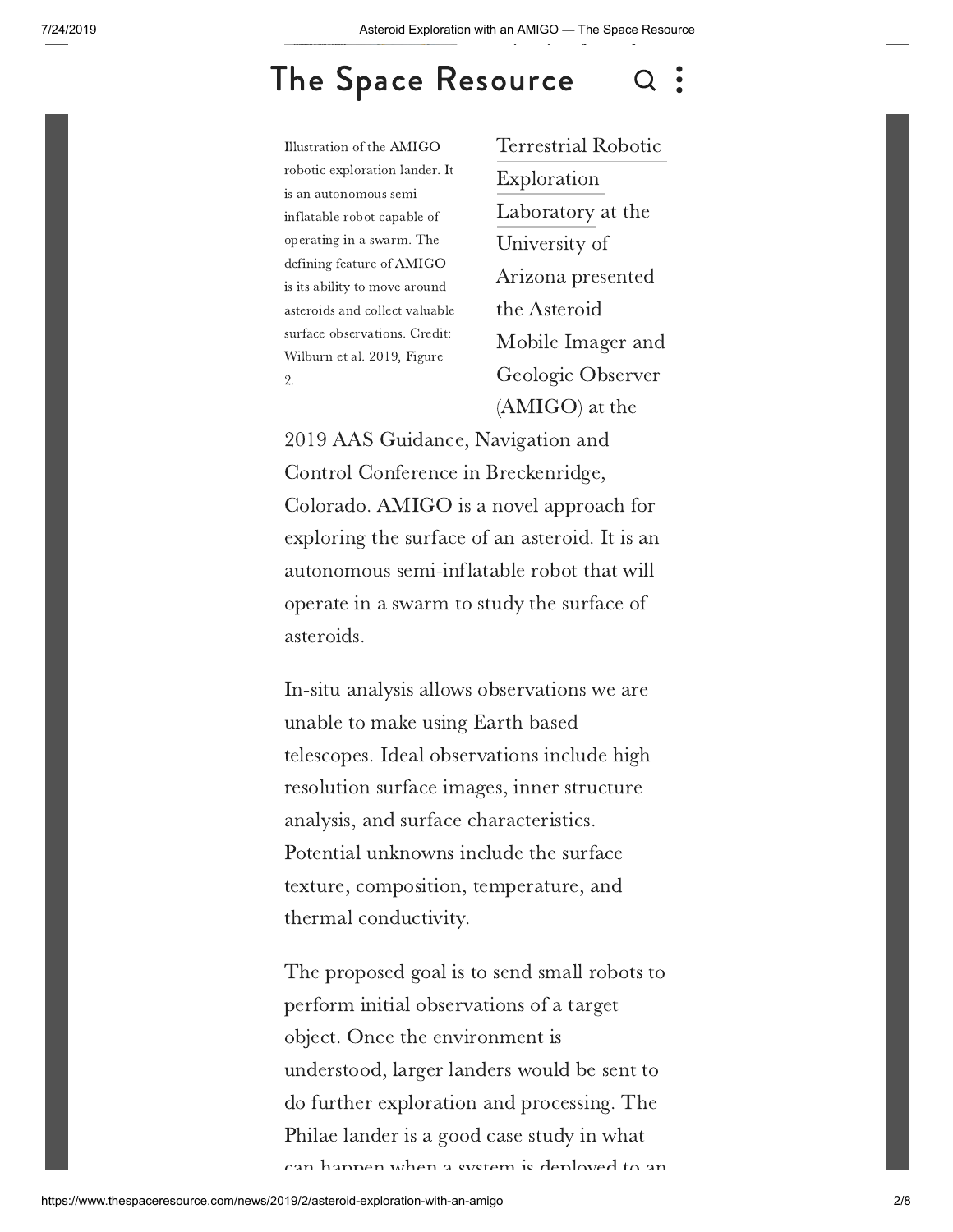# The Space [Resource](https://www.thespaceresource.com/) a

to the surface of 67P/Churyumovto the surface of 67P/Churyumov-<br>Gerasimenko in 2014, however its harpoons<br>failed to penetrate the surface deep enough. Failed to penetrate the surface deep eno<br>Philae subsequently bounced along the Philae subsequently bounced along the<br>surface until it came to reset at a steep angle surface until it came to reset at a steep angle<br>in the shadow of a cliff, which shortened its in the shadow of a cliff, which shortened its<br>mission life from a few weeks to a few hours.



 complete AMIGO concept relies on <sup>a</sup> mother spacecraft deploying (1) multiple AMIGO landers that descend towards the deploying (1) multiple AMIGO landers that descend towards the<br>asteroid's surface. Before touchdown, each AMIGO inflates a 1 asteroid's surface. Before touchdown, each AMIGO inflates<br>m sphere (3). On the surface, a stereo camera on top of the m sphere (3). On the surface, a stereo camera on top of the<br>sphere collects observations (5). After sufficient observations are sphere collects observations (5). After sufficient observations<br>collected, each AMIGO can hop to a new area (8) via microcollected, each AMIGO can hop to a new area (8) via micro<br>thrusters and a reaction wheel. Credit: Wilburn et al. 2019. thrusters<br>Figure 4.

 AMIGO lander is stowed in <sup>a</sup> package the size of <sup>a</sup> 1U CubeSat (10x10x10 cm). the size of a 1U CubeSat (10x10x10 of<br>Upon arrival at the target asteroid, a Upon arrival at the target asteroid, a<br>mother spacecraft would deploy multiple mother spacecraft would deploy multip<br>landers around the object. Each lander would inflate to <sup>a</sup> sphere about <sup>1</sup> meter in would inflate to a sphere about 1 meter<br>diameter that aids the lander in surface diameter that aids the lander in surface<br>mobility. Micro-thrusters and a reaction mobility. Micro-thrusters and a reaction<br>wheel are used for orientation and softly wheel are used for orie<mark>.</mark><br>landing on the surface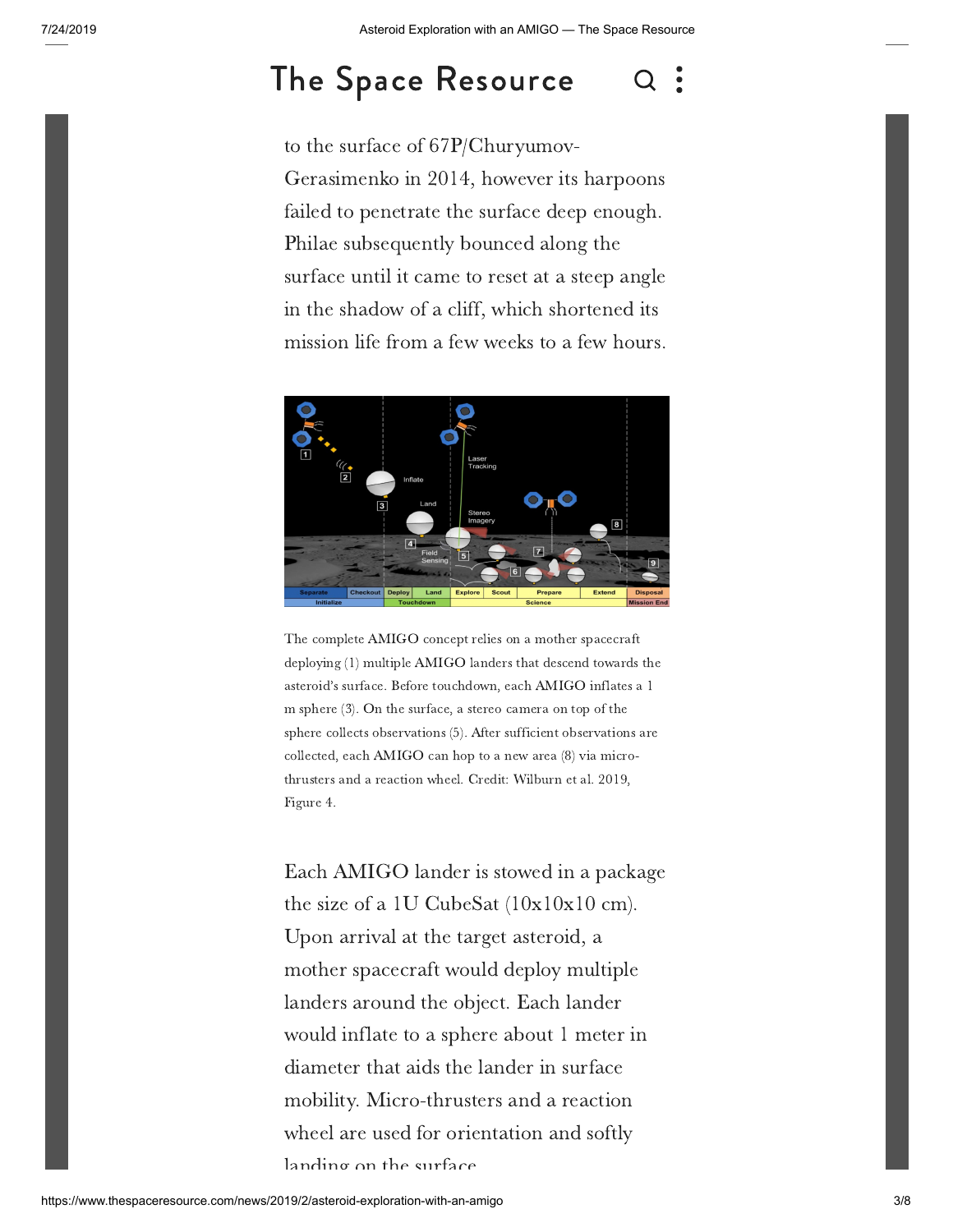## The Space [Resource](https://www.thespaceresource.com/)

 $\overline{a}$ The internals of the The internals of the<br>AMIGO. It measures<br> $10x10x10$  cm, or the  $10x10x10$  cm, or the 10x10x10 cm, or the<br>size of a 1U CubeSat. size of a 1U CubeSat.<br>Each AMIGO is a self<br>contained unit. contained unit, contained unit,<br>including systems for power, communication, communication,<br>inflation, science, and<br>propulsion. Credit: propulsion. Credit: propulsion. Credit:<br>Wilburn et al. 2019,<br>Figure 3.

ender is die konder is die konder is sette van die konder is die konder van die konder is die sel sowe is die<br>In die konder is die konder is die konder is die konder is die te sel sowe is die te sel sowe is die sel sowe<br>In independent, independent,<br>containing systems for<br>power, communication power, communie<br>(with the mother (with the mother) with the mother<br>spacecraft), inflation,<br>science, and science, and propulsion/orientatio<br>Once on the surface. Once on the surface,<br>each lander determines

 position and location on the asteroid by on-board imaging and tracking the mother on-board imaging and tracking the mother<br>spacecraft. A stereo camera is placed on the spacecraft. A stereo camera is placed of<br>top of the inflated bubble, providing a top of the inflated bubble, providing a<br>vantage point 1 m above the asteroid's vantage point 1 m above the asteroid's surface.

The key feature of the AMIGO lander is its<br>ability to maneuver around the surface of the asteroid. This is done by hopping<br>the asteroid. This is done by hopping the asteroid. This is done by hopping the asteroid. This is done by hopping<br>through the use of precise control actuators<br>and intelligent control algorithms.

 micro-thrusters and <sup>a</sup> reaction wheel are used to reaction wheel are used<br>move each lander. The move each lander. The move each lander. The<br>thrusters use sublimated<br>cold gas to provide 30 cold gas to provide 30 cold gas to provide 30<br>
micro-Newtons of thrust for<br>
each of the eight thrusters. each of the eight thrusters.<br>However, the thrusters are However, the thrusters a



m<br>The thruster The thruster<br>chip that propels<br>AMIGO. Each AMIGO. Eac<br>chip contains chip contains chip contains<br>eight thrusters<br>capable of capable of capable of<br>producing 30 micro-Newtons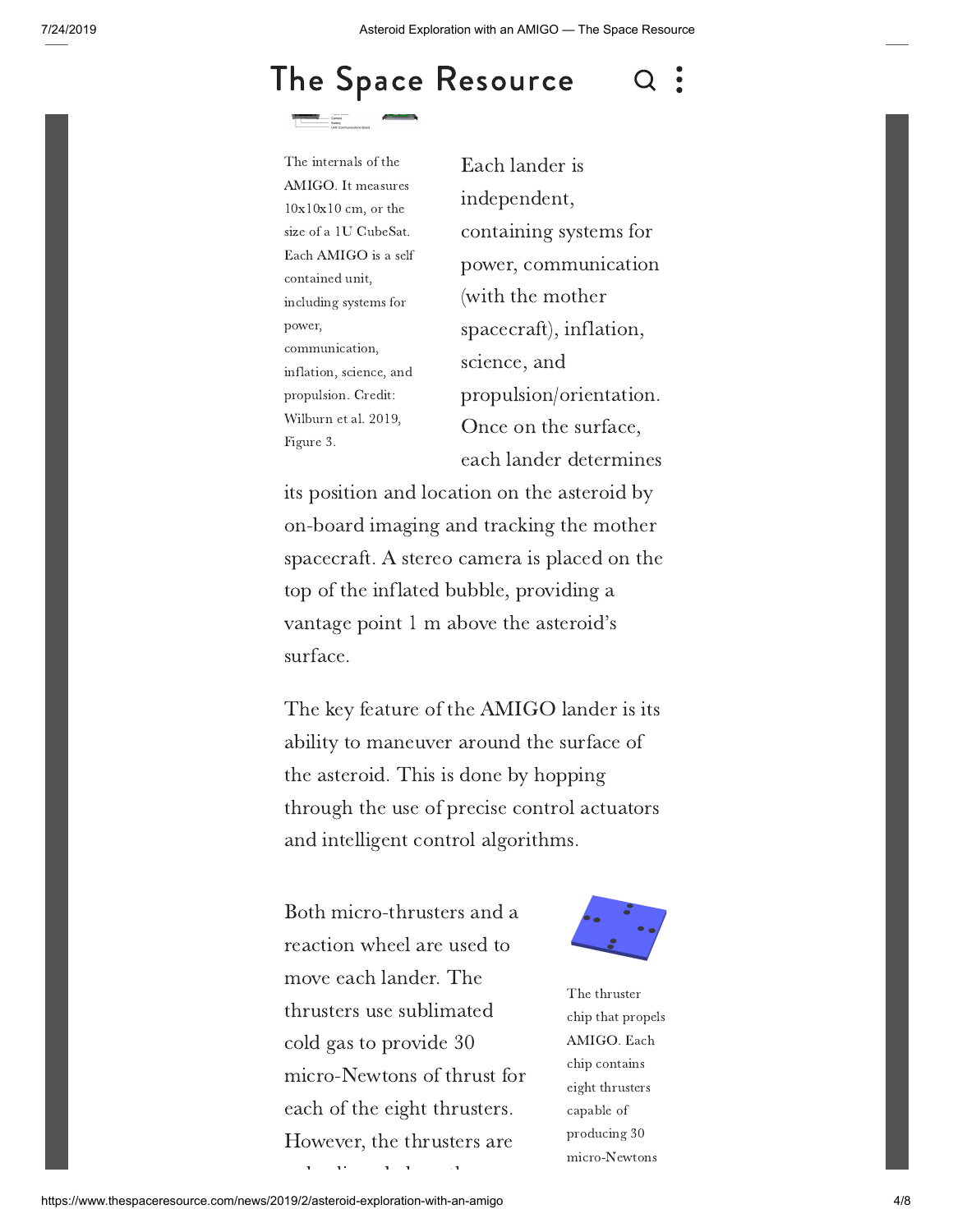#### $\overline{Q}$ The Space [Resource](https://www.thespaceresource.com/)  $\alpha$

is used to control the z axis of the body.

Three modes of movement<br>are used by AMIGO. are used by AMIGO,<br>including up-righting including up-righting

 <sup>A</sup> reaction wheel provides wheel provides wheel provides<br>torque on the z<br>axis. Credit: axis. Credit: axis. Credit:<br>Wilburn et al. 2019, Figure 7.

including up-righting<br>maneuvers, rotation during hops, and maneuvers, rotation during hops, and<br>ballistic hopping. The up-righting maneuver<br>allows the lander to 'pick itself up' if it falls allows the lander to 'pick itself up' if it falls<br>over or lands sideways. The inflated bubble over or lands sideways. The inflated bub<br>is key for allowing this feature because it limits the chance of the lander getting stuck<br>limits the chance of the lander getting stuck limits the chance of the lander getting stuch<br>between obstacles. Rotation during hops is between obstacles. Rotation during hops<br>used to provide fine attitude adjustments used to provide fine attitude adjustments<br>during hops. Ballistic hopping is AMIGO's during hops. Ballistic hopping is AMIGO's<br>ace ability, allowing it to explore large areas ace ability, allowing it to explore large area<br>of the asteroid's surface by hopping to new of the asteroid's surface by hopping to new areas.



**Graphic illustrating a**<br>ballistic hopping ballistic hopping<br>trajectory from an trajectory from an trajectory from an<br>initial position to the<br>target position, via two target position, vi:<br>intermediary way intermediary way intermediary way<br>points. This example<br>uses the asteroid uses the asteroid uses the asteroid<br>Itokawa because high-<br>fidelity shape models fidelity shape models fidelity shape models<br>are available for it now,<br>and it's size and mass and it's size and mass and it's size and mas<br>are similar to that of are similar to that of<br>asteroid Bennu. Credit:<br>will be also also also

 concept is still at an early TRL an early TRL an early <mark>TRL</mark><br>(Technology Readiness<br>Level), so many Level), so many Level), so many<br>characteristics are still<br>being evaluated. For being evaluated. I<br>instance, possible instance, possible<br>materials for the materials for the materials for the<br>inflatable structure are<br>being studied. Two being studied. Two<br>options include a soft options include a soft options include a soft<br>material and a material<br>that becomes rigid after that becomes rigid af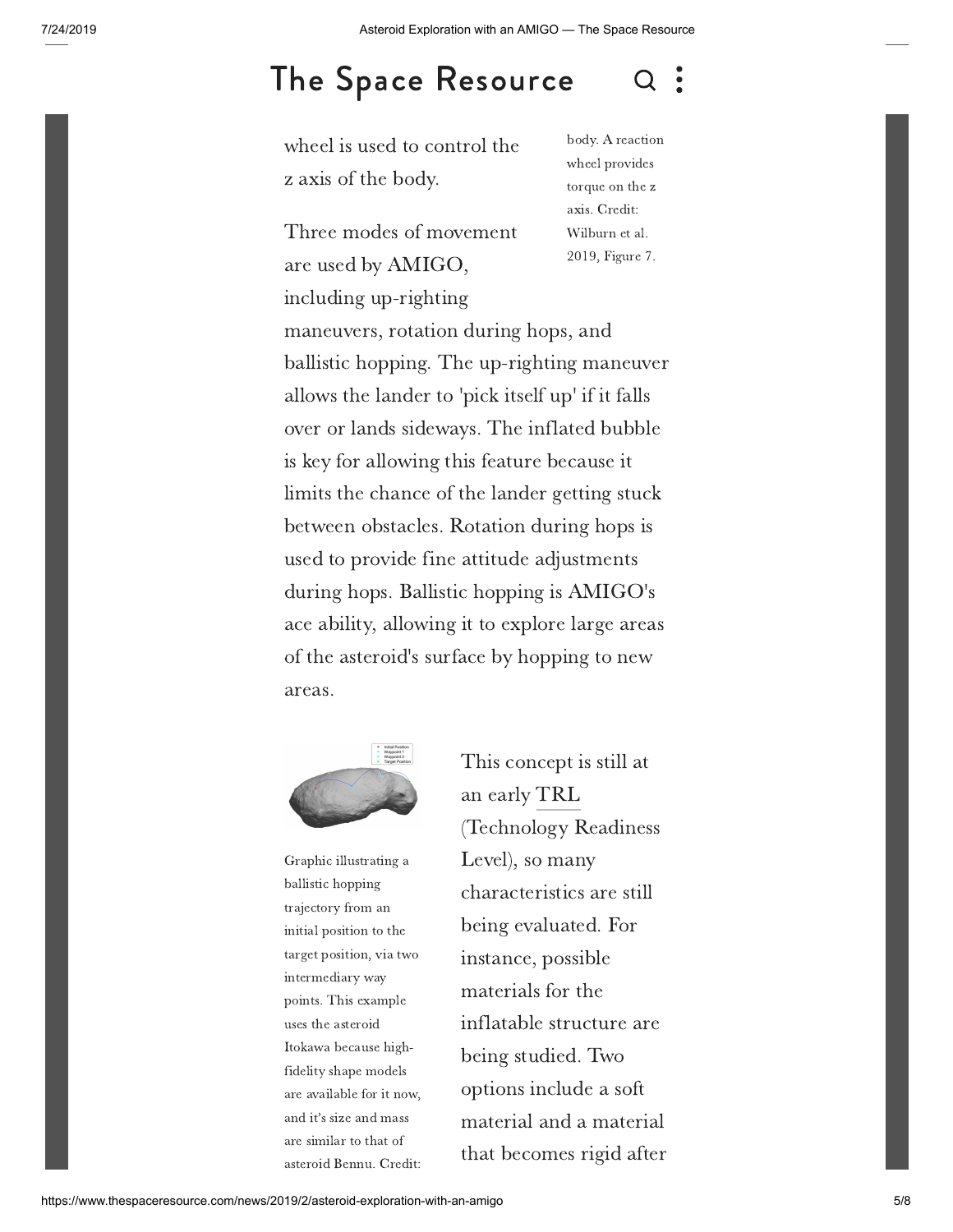### $S_{\text{R}}$ The Space [Resource](https://www.thespaceresource.com/)

exteembly and control algorithms need to [be](https://www.thespaceresource.com/search)<br>further tested.

assembly

Figure

The AMIGO semi-inflatable lander The AMIGO semi-inflatable lander<br>promises good possibilities for future<br>asteroid exploration. Small, cheap, and robust systems need to be developed for about systems need to be developed for robust systems need to be developed for<br>efficient asteroid exploration missions. We efficient asteroid exploration missions. We<br>think every asteroid should be excited by think every asteroid should be excited by<br>the prospect of having an AMIGO come the pro<br>visit it.

#### **R E F E R E N C E S**

 Wilburn, Greg, et al. "Guidance, Navigation and Control of Asteroid Navigation and Control of Asteroid<br>Mobile Imager and Geologic Observer Mobile Imager and Geolog<br>(AMIGO)." arXiv preprint (AMIGO)." arXiv preprin<br>arXiv:1902.02071 (2019). arXiv:1902.02071 (2019). https://arxiv.org/abs/1902.02071

More Asteroid Missions

 $\langle \quad \rangle$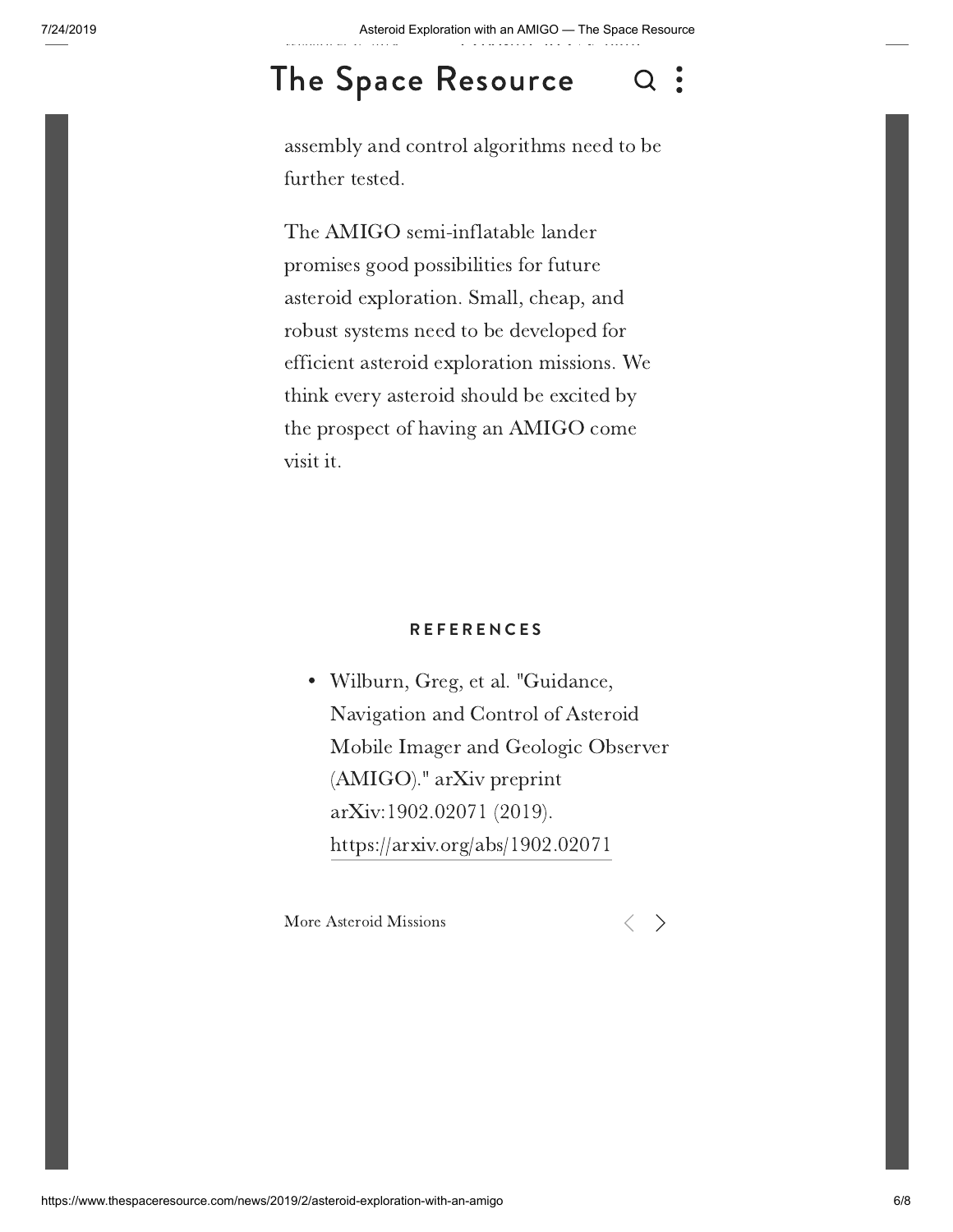## The Space [Resource](https://www.thespaceresource.com/) Q :



| Jun 22, 2019 $\cdot$<br>Josh Schertz | Jun 12, 2019 ·<br>David Rich | May 4, 2019 $\cdot$<br>Josh Schertz |
|--------------------------------------|------------------------------|-------------------------------------|
| TransAstra                           | "Don't"                      | Water on                            |
| Mini Bee                             | drink the                    | Itokawa and                         |
|                                      | water!" -                    | Processing It                       |
|                                      | Toxic                        |                                     |
|                                      | Elements                     |                                     |
|                                      | Found in                     |                                     |
|                                      | <b>Meteorites</b>            |                                     |
|                                      |                              |                                     |



#### **C O M M E N T S ( 0 )** Most

Liked Subscribe via e-mail